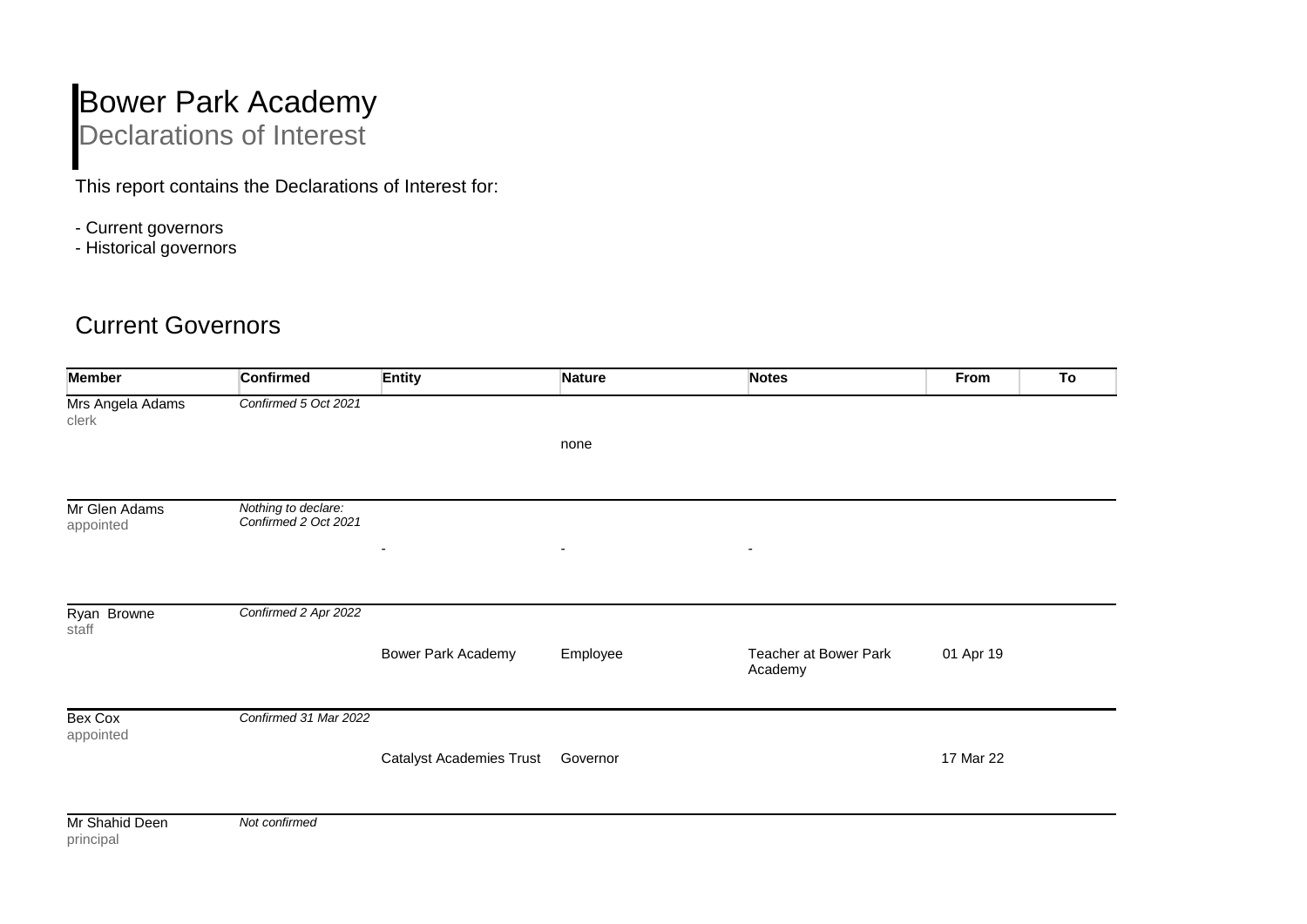| Shirley Jonas<br>appointed  | Nothing to declare:<br>Confirmed 9 Mar 2022 |                          |                          |                              |  |
|-----------------------------|---------------------------------------------|--------------------------|--------------------------|------------------------------|--|
|                             |                                             |                          | $\overline{\phantom{a}}$ | $\overline{\phantom{a}}$     |  |
| Mrs Sarah Kushin<br>parent  | Nothing to declare:<br>Confirmed 9 Sep 2021 |                          |                          |                              |  |
|                             |                                             | $\overline{\phantom{a}}$ | $\overline{\phantom{a}}$ | $\overline{\phantom{a}}$     |  |
| Mr Andrew Mann<br>appointed | Confirmed 7 Oct 2021                        |                          |                          |                              |  |
|                             |                                             | spouse works in school   | Employee                 | my wife works in the school. |  |
| Joanna Savidge<br>appointed | Nothing to declare:<br>Confirmed 6 Sep 2021 | $\overline{\phantom{a}}$ | $\overline{\phantom{a}}$ | $\overline{\phantom{a}}$     |  |
|                             |                                             |                          |                          |                              |  |
| Lisa Woodbridge<br>other    | Not confirmed                               | $\overline{\phantom{a}}$ | $\sim$                   | $\overline{\phantom{a}}$     |  |

- - -